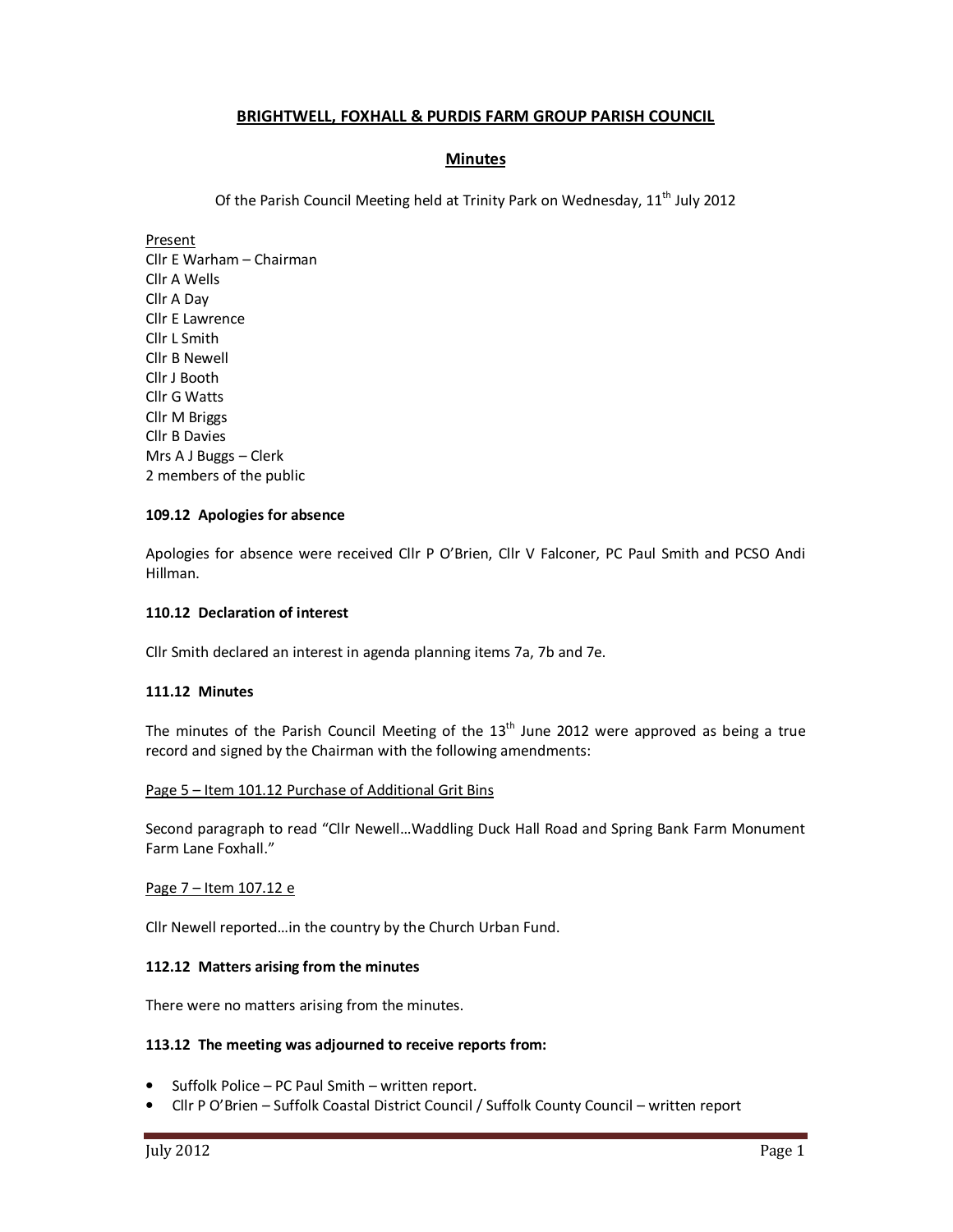• Cllr V Falconer – Suffolk Coastal District Council – written report

#### **The meeting was re-convened.**

## **114.12 Clerk's Report**

The Clerk's report had previously been circulated and it was agreed that some of the items should be discussed as per the agenda.

## Code of Conduct

We have now received further communication from SALC as follows which we need to consider adopting at July 2012 Parish Council Meeting.

The communication reads as follows:

"Your council is obliged in law to adopt a Code which will apply from 1 July 2012. You will appreciate that this is required by national legislation and the implementing regulations have only recently been laid. These include the Suffolk Code which you can choose to adopt. The feedback from SALC area meetings is that councils are minded to adopt this Suffolk Code. The supporting documents and Suffolk code were prepared through a partnership of SALC and the County, District and Borough Monitoring Officers and have been provided at the earliest opportunity.

Please bear in mind that you can adopt a different Code which fulfils the required criteria. However, there is a risk of inconsistency across the County if you do so. The Monitoring Officers and SALC will be in a better position to advise you on the Suffolk Code than on any other Code that you choose to adopt. In addition, it is important to note that in relation to the Suffolk Code there is an agreement on a process which maximises the potential for consistent advice and determination of complaints.

The documents attached, as promised, are the Suffolk Code including the definition of pecuniary and non-pecuniary interests and the register of interests, guidance notes and a flowchart on declarations on interest.

The Suffolk Code states that a councillor with a pecuniary interest must leave the room and not take part in the council's debate and vote on the relevant matter.

The register of interests must be filled in by each councillor. They must include their own pecuniary and non-pecuniary interests and must also include the pecuniary interests of their spouse/partner with whom they live. The register of interests will need to be filled in within 28 days of the relevant day (July 1 2012) and returned to the clerk and a copy provided to the monitoring Officer. The definition of each interest is explained within Part 2 of the Suffolk Code."

#### Surface Dressing Programme

We have received an email from Surface Treatments Team at Suffolk County Council as follows:

"As you will be aware our surface dressing programme is underway and shall continue through to the end of August. Through improvements and developments in the use of our new programming tool, we can now provide a surface dressing programme of works on our website.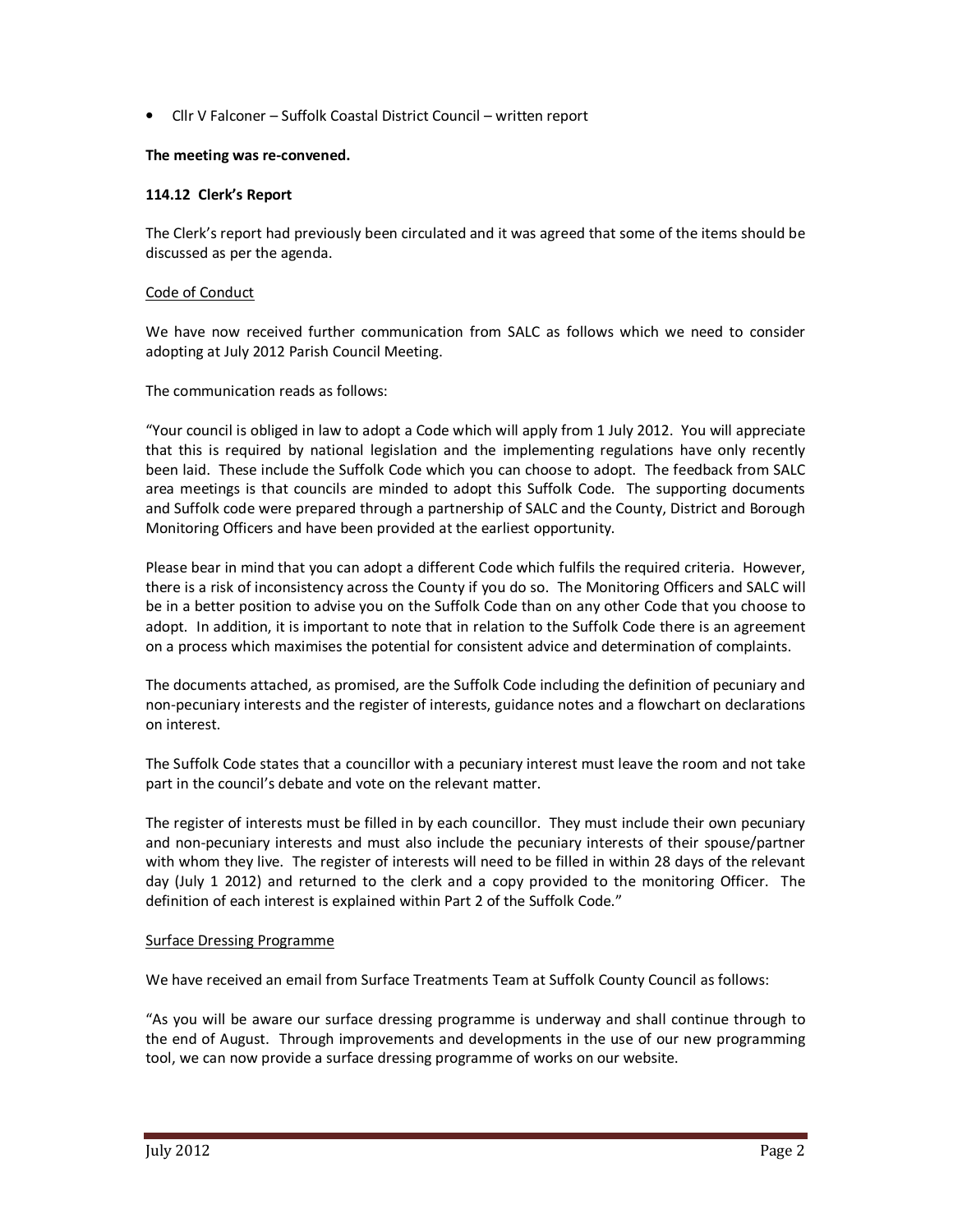Please go to the following link for general information regarding surface dressing, at the end of this paragraph there is a link to the programme.

http://www.suffolk.gov.uk/encironment-and-transport/roads-pavements-bridges-andcycleways/roadworks/surface-dressing

Alternatively you can click on the link below to go to the programme by selecting the appropriate district.

http://www.suffolk.gov.uk/environment-and-transport/roads-pavements-briddges-andcycleways/roadworks/surface-dressing-programme

Unfortunately the wet weather has delayed the programme so far. We will endeavour to keep this programme up to date on a weekly basis, the immediate two weeks should be fairly accurate. However, please be aware these dates may change at short notice and are subject to dry and warm weather conditions.

## **115.12 Planning**

The Planning Committee considered the following applications:

PC1033 C12/0898 Valley Works Foxhall – Change of use of Workshop Building use class B2 to a B8 use class, storage and distribution of fruit and vegetables and associated food items.

#### PC Comments:

The Group Parish Council for Brightwell, Foxhall & Purdis Farm would like to make the following comments:

1. The area known generally as Valley Works is in two parts under separate ownership. Kocurek Excavators Ltd purchased part in 2007 and was granted planning consent No C07/0497 for the Erection and Replacement Workshop Building (existing building to be demolished). This is the structure now under Planning Application C12/0898 being considered.

In their accompanying letter Peecock and Short write "We…find it rather difficult to understand precisely what it is the Council has granted planning permission for." The Group Parish Council concurs with this comment. Conditions 6, 7 and 8 quoted in their letter and cleverly argued around, are considered by the GPC to be those applied to R E Denison Ltd whilst operating their haulage business from the site and not at all relevant to the "Repair and Maintenance of Earth Moving Equipment" undertaken by Kocurek Excavators Ltd on their separate part of the area within a fenced off perimeter.

There are two other established businesses in this part of the complex rented from Kocurek Ltd

- (i) JD Lifting
- (ii) SDF Transport Solutions
- 2. The greater part of Valley Works is owned by Mr G Nicholls of Brightwell Hall (Peecock and Short seem unaware of this).
	- (i) Autoplant and ABS have workshop and office accommodation and some parking.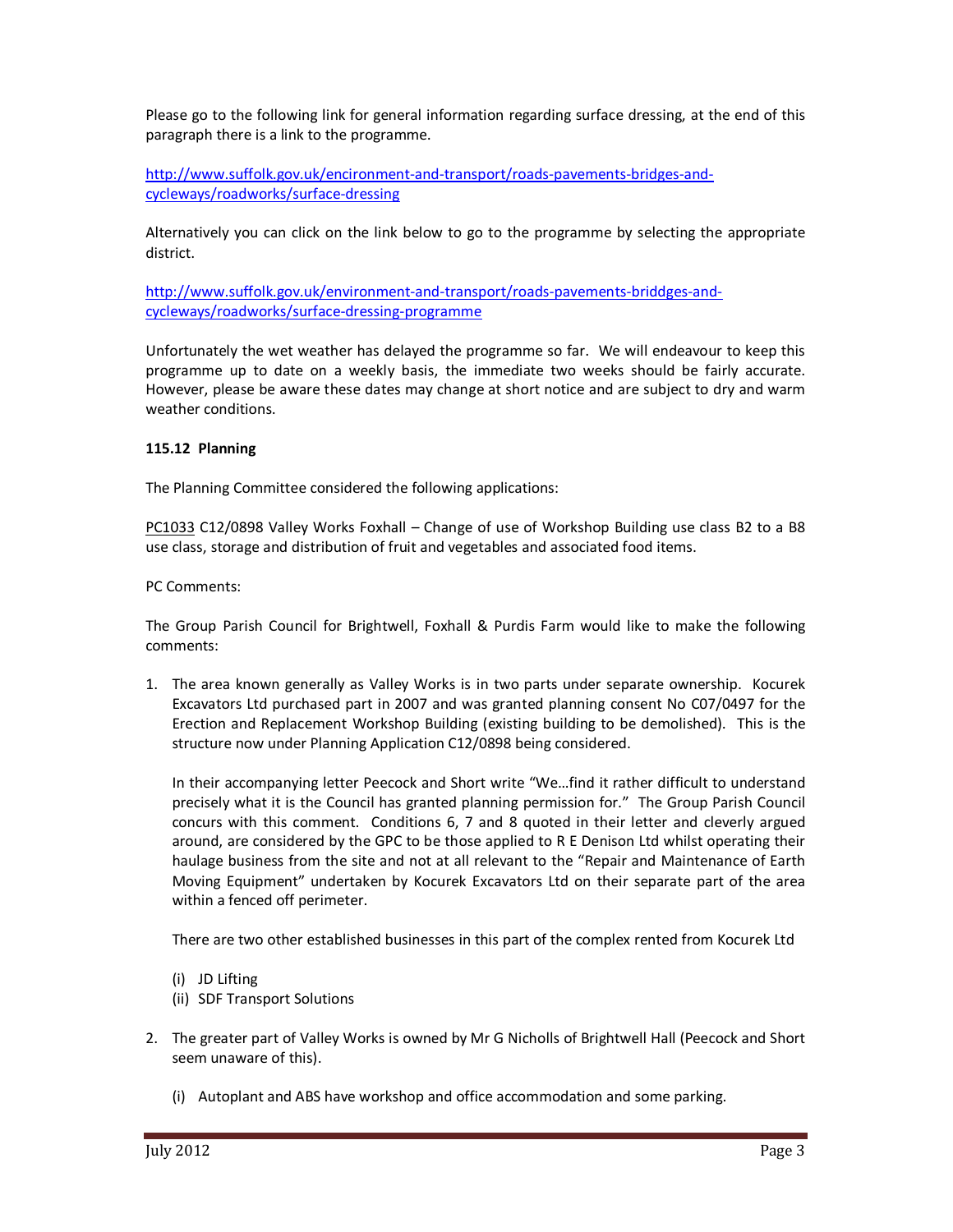Renting other parking lots are:

- (i) WMG (Waste Management Group) who carry empty Green Bins on flat bed lorries, sometimes with trailers, to and fro creating considerable clatter, using Valley Works as a sort of transit site. There appears to be little, if any time pattern or control on this exercise.
- (ii) Hammond Breakdown and Recovery advertise on a web site "nothing too big or too small…available 24 : 365 (see photograph). TL Breakdown and Recovery have also been seen at the site and on local roads.
- (iii) Various other vehicles visit throughout the day. Locally there is comment on a marked increase in Valley Works traffic over the last 12-18 months, including outside normal working hours and as late as 11.45 pm on a Sunday night.
- 3. Outside the gated perimeter fence are:
	- (i) A track for off-road motor bikes, and associated workshops and sharing part of these.
	- (ii) Kojak Tyres, apparently dealing in tyre recycling/retreads for HGVs, etc.
- 4. The Access Track is in very poor condition. Autoplant and Kocurek say they would like to see it improved for the better care of their own vehicles and are willing to contribute, but "nobody else seems bothered".

The land around Valley Works is farmed by Keer Farms Ltd who also is concerned about the track, which is being widened by the vehicles using it, thus eroding the field edges. The low banks delineating the track have long since disappeared. Ownership of the track is thought to be the successors to the Ravensheer Estate (Bucklesham Hall).

After comprehensive discussion the Group Parish Council resolved to defer to view on this application until:

- A thorough investigation and review has been undertaken to clarify all existing consents and conditions applied to the various enterprises comprising the whole Valley Works complex, with a view to possible confirmation and/or variation.
- A traffic count by numbers and type has been made of present usage.
- The applicant (Foskers Ltd) in the event of the relocation of their business from Bermuda Road, Ransomes Europark provide information on what would be the numbers an frequency of the different types of their vehicles in and out of the site; and also those of their staff over a 24 hour period.
- Steps be taken with the owner(s) of the access track for a proper surfacing and maintenance appropriate to volume and types of vehicle using it. This on environmental grounds of Health and Safety ie noise and air pollution (dust and fumes) and the wear and tear on vehicles using the track.

The Group Parish Council for Brightwell, Foxhall & Purdis Farm requests that the Suffolk Coastal District Council also defer a decision on this application and to take action as resolved by the Group Parish Council.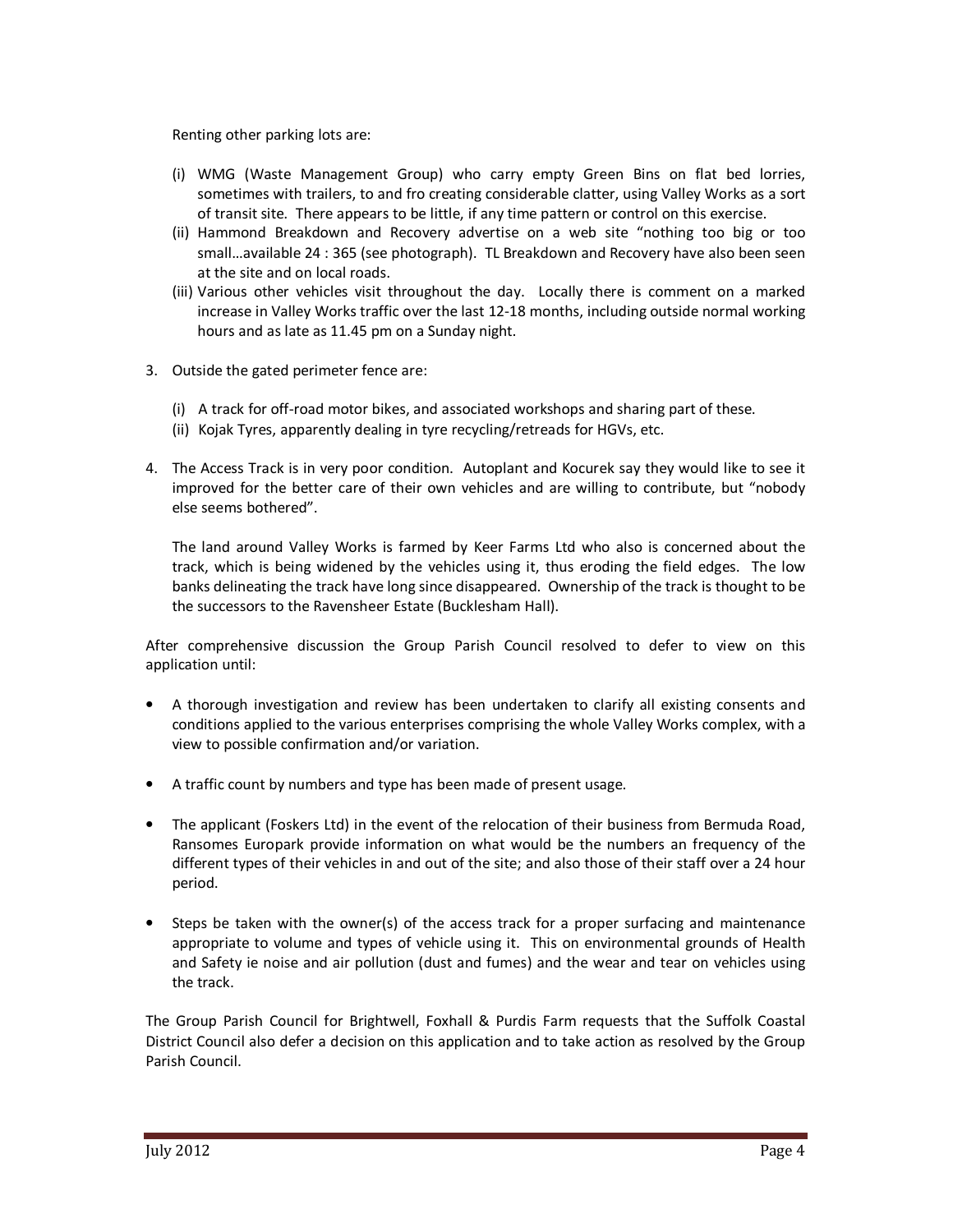The Clerk reported that the planning application would be considered by SCDC's South Sub-Committee at its meeting on  $19<sup>th</sup>$  July 2012. It was agreed that Cllr Wells should attend to represent the Parish Council.

Cllr Wells reported that the following recommendation had been made:

"RECOMMENDATION: AUTHORITY TO DETERMINE with APPROVAL being recommended if on the receipt of additional information the Council is satisfied the proposal will not result in unacceptable traffic movements that will be detrimental to the interests of road safety and/or be harmful to the living conditions of local residents, otherwise REFUSAL is recommended on the grounds of failing to meet the provisions of policies AP73, AP54, DM11 and DM13 and detrimental to residential and rural amenity. If approval is recommended the following conditions would be imposed:

- Time limit to commence development
- Restriction to the specific use applied for
- Restrictions on the hours for deliveries and collections
- Any conditions recommended by the Highway Authority"

PC1036 C12/1196 76 Bucklesham Road Purdis Farm – Proposed alterations and single and twostorey extensions. PC Comments: No objection.

PC1038 C12/1248 Sheep Drift Cottage Brightwell – Change of use of existing piggery buildings to B1 business units (including alterations to existing buildings). PC Comments: No objection.

PC1040 C12/1383 Brecklands Foxhall – Erection of two-storey extensions and alterations. PC Comments: No objection.

PC1041 C12/1283 136B Bucklesham Road Purdis Farm – Variation of Condition 2 of planning permission C10.2713. PC Comments: The Parish Council have no objection to the application; however the plans seem to be in-complete concerning the windows.

PC1037 C12/1279 Trinity Park Purdis Farm – Installation of a 18m lattice tower surmounted by 3 antennas and 2 microwave dishes, an equipment cabinet and development ancillary thereto within a fenced compound. This application has now been withdrawn by the applicant.

PC1039 C12/1381 Land and Existing Residential Properties at Purdis Farm Lane and Bucklesham Road Purdis Farm – Demolition of 4 dwellings (Cranleigh, Timbertops, The Chase and Purdis House) and the erection of 25 dwellings with associated access roads, car parking, amenity open space and landscaping. PC Comments:

The Parish Council object to the present proposal because of the following issues:

1. Sewerage

Although Anglian Water has stated that the existing sewerage system still has capacity for extra houses, the Parish Council are concerned that sewage is still a problem in the Bucklesham Road area. The sewage appears in the gardens of 117 and 119 Bucklesham Road as well as being 'smellable' from neighbouring gardens. There has been overflow problems between Easter and to date this year. The concern is whether or not the effluent from another connection will flow through the pumping station which is situated by the Ipswich Golf Club entrance. If this is the case the Parish Council are strongly opposed to the connection at this point. The Parish Council would like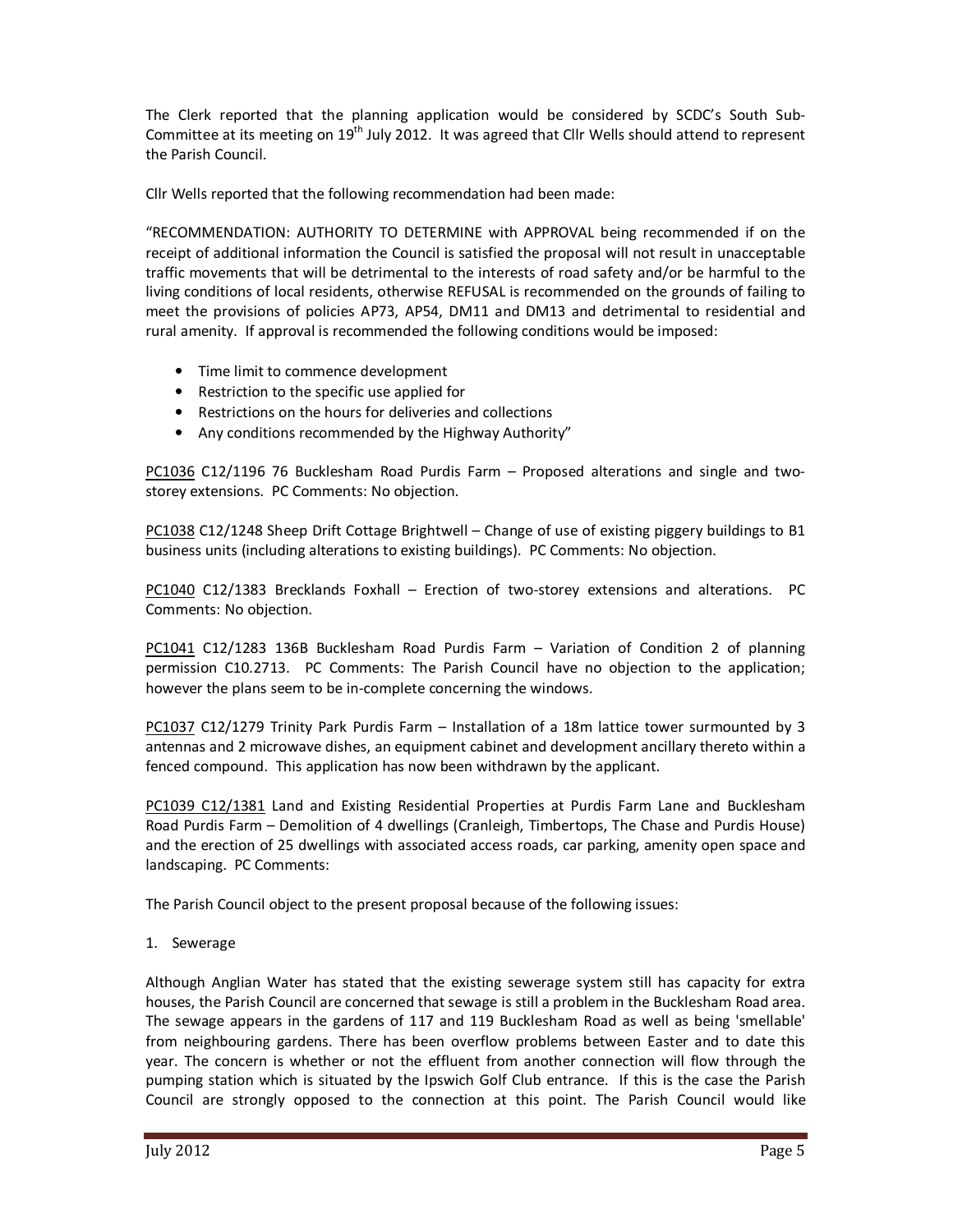assurances from Anglian Water that this increase in load on the sewerage system will not exacerbate the existing back-flow problems to some properties.

2. Insufficient parking

The Parish Council is concerned that there are insufficient parking spaces for the proposed development of 4 and 5 bedroom houses. Although the houses have garages, each property only has two parking spaces which raise concerns about the provision of parking for houses of this size.

3. Schools

The Parish Council are concerned over the lack of places in existing schools in the local area and what provision Suffolk County Council would make to address this shortfall in both primary and secondary schools.

Cllr Warham asked whether councillors would be in favour of her approaching the Chairman of Anglian Water again with regard to the sewerage problems being experienced – agreed.

#### Trinity Park proposed development

Awaiting submission of the Planning Application.

#### SCDC's South Sub-Committee

PC1033 C12/0898 Valley Works Foxhall – Change of use of Workshop Building use class B2 to a B8 use class, storage and distribution of fruit and vegetables and associated food items.

The Clerk reported that the planning application would be considered by SCDC's South Sub-Committee at its meeting on  $19<sup>th</sup>$  July 2012. It was agreed that Cllr Wells should attend to represent the Parish Council.

#### **116.12 Future Plans for the Parish**

Cllr Newell said that she had been considering options for future plans for the parishes. In the past, concerns have been expressed about the lack of communication with inhabitants as there is no village centre. Cllr Day reported that the Parish Plan statistics indicated a high number of internet users and that information is made available on the parish website. Cllr Newell felt that the Parish Council should be more proactive in communicating with inhabitants and should be considering small initiatives such as a regular parish newsletter, coffee sessions every few months to invite inhabitants to "come and meet your Parish Councillors".

Cllr Newell suggested that the Parish Council could:

- Keep a register of people with skills in the parish who could be called upon to help with local tasks.
- Organise working groups to plant hedges and trees etc which would also encourage people to take part in community issues.
- Organise a group to walk every footpath in the parishes once a year.
- Arrange for a flock of sheep to be grazed on the heath twice a year to help with the maintenance of the heath.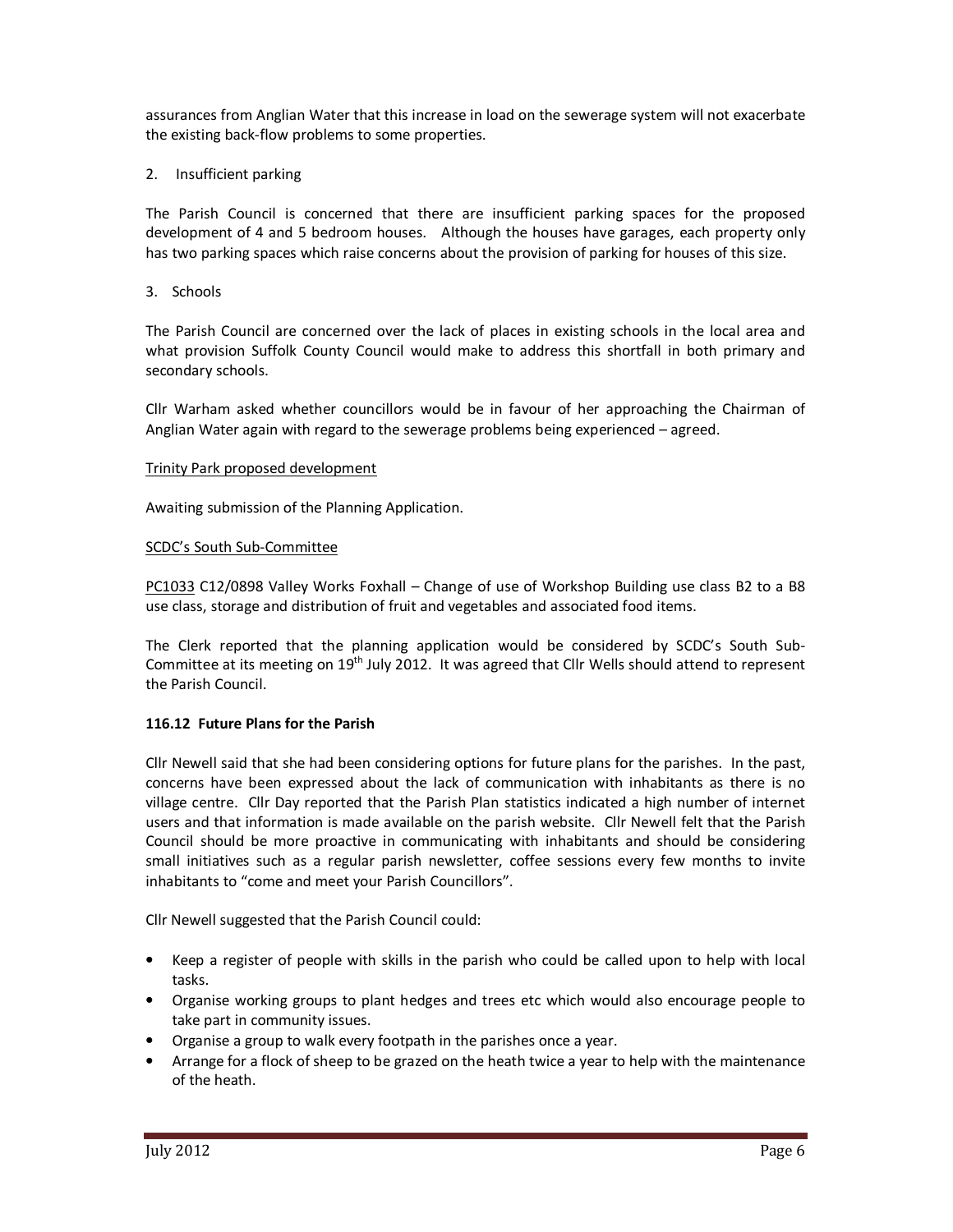## **117.12 Code of Conduct**

The Parish Council discussed the proposed new Code of Conduct which had previously been circulated. The Clerk reported that she had submitted details of councillors to Suffolk Coastal District Council and they would be contacted in the near future to submit details of pecuniary interests. Councillor agreed to adopt the Suffolk Code of Conduct.

## **118.12 Visibility Woodhouse Lane / Bucklesham Road**

Cllr Davies reported that the landowner has now cut back the hedge which had been causing visibility problems on the corner which appeared to have solved the problem. It was agreed the Parish Council should monitor the situation.

## **119.12 Finance**

Income None

#### **Expenditure**

Clerk's Salary and Expenses June 2012 HMRC April-June 2012 SALC Training Courses **E117.60** 

Cllr Wells proposed, seconded Cllr Warham that the above expenditure be approved – agreed.

#### **120.12 Correspondence**

a. The Clerk reported that an email had been received from Mr Leetham of Bucklesham Road concerning the frequency of planning permission proposals in Purdis Farm and the problems experienced by residents keeping abreast of new applications and to respond timely. Mr Leetham is asking the Parish Council to support his request for SCDC to scan and post more details on line. The Clerk had written to Cllr Falconer who had replied with a copy to Mr Leetham as follows:

"It is my understanding that all the on-line planning applications will be available in about 6 months' time when the IT is upgraded. Occasionally large development plans can be put on line but it is a rare event. The Planning Department/Building Control has and is going through a radical change. Meanwhile I can only confirm that the present method of going either to Melton or asking the Parish Clerk for a chance to view the plans is at present the only method of seeing them.

However, all residents in Suffolk Coastal do have a chance to view on the Suffolk Coastal website every Friday the incoming applications for that week and to see also all those applications that they have been determined either in-house or at Development Control Meetings. One can see 10 days before a Development Control Committee Meeting which applications will be coming to the Committee to determination.

I can only add that there is no out-sourcing, all applications are assigned to a Case Officer and these Case Officers may well be based in either Melton or Lowestoft. I agree that with so many new officers working in our area there is a feeling that they do not understand and appear not to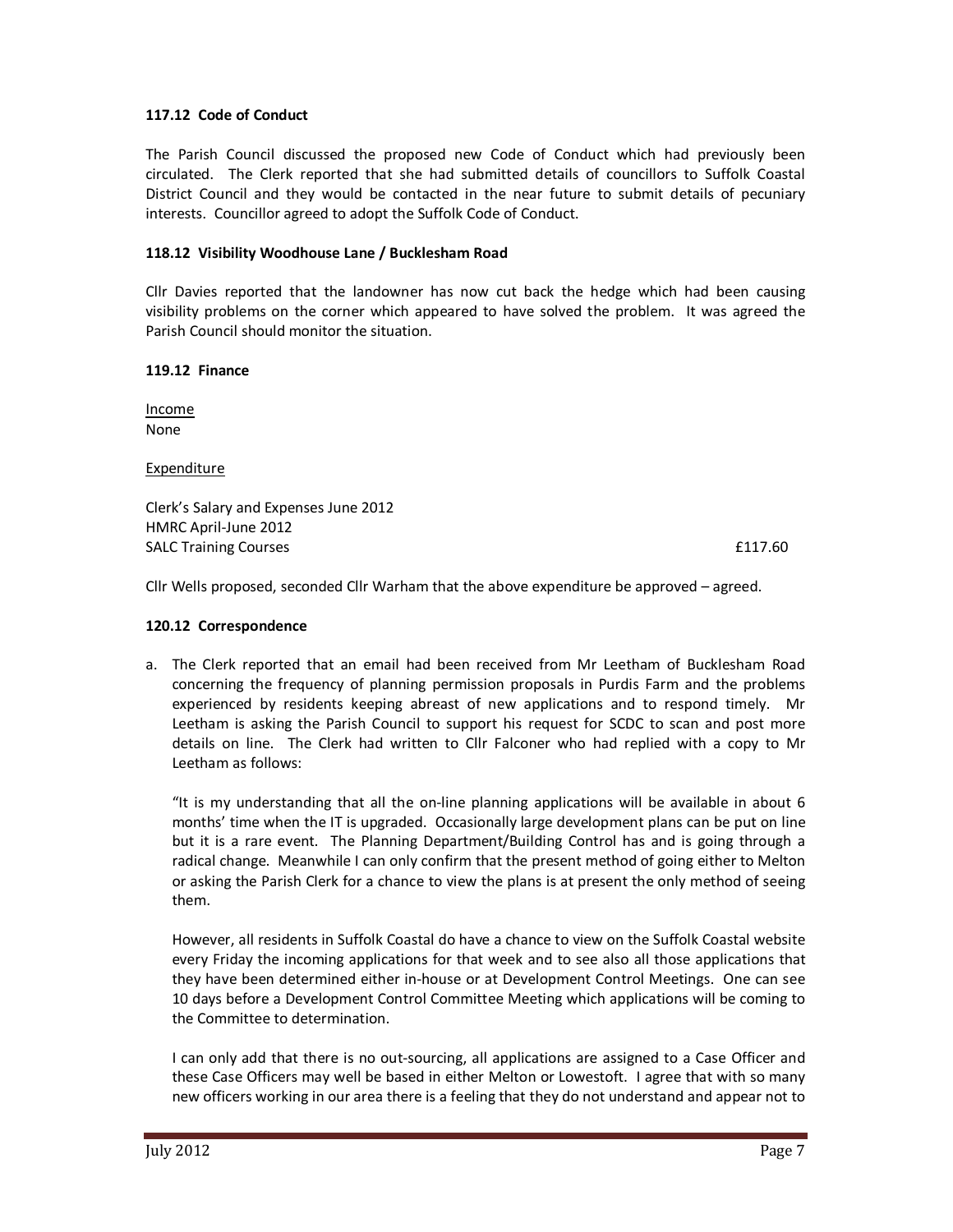know the historical aspect to a lot of planning applications but hopefully they will learn very quickly.

SCDC and Waveney work as one – modern communication systems have made this possible. However, the whole area of SCDC and Waveney is split into three areas headed by an Area Team Leader – in our case the South Area Liz Beighton with Enforcement Officer Jim Selby. Under them are the Case Officers – Michaelle Coupe, Naomi Goold, Katherine Scott and Rachel Knights.

The whole department is headed up by Philip Ridley, his Development Management and Building Control Service Manager is Barry Reid and his Major Projects Officer is Philip Perkin and Building Control Service Manager is Paul Mullen. These officers spend their time both at Melton and at Lowestoft.

The development of Purdis Farm is considered a Major Project and comes under Philip Perkin. He is usually in Melton twice a week and can always be contacted by telephone. Telephone calls that come into SCDC and are connected to 'whoever' and that 'whoever' could be in Melton or in Waveney. In addition, there is always a Duty Officer on duty every day in the Planning Department Reception at Melton and should he/she be unable to answer your query, will arrange for the pertinent Case Officer to get in touch and if your Case Officer is in the office, he/she will come out and see you. They work as a team, are very knowledgeable and try to be as helpful as they can.

In 2010 Parish Councils were asked for comments on the Planning Services, provided in SCDC. As a result of this review, the Council's Scrutiny Committee made 13 recommendations for improvement and recently Parish Councils were asked for any changes, improvements of deficiencies in the Planning Services."

Cllr Watts stated that he agreed with Mr Leetham's concerns and was disappointed at the lack of information provided for some Planning Applications but was reassured by Cllr Falconer's comments that the situation would improve.

The Clerk was requested to contact Cllr Falconer and ask whether when referring to Purdis Farm as a Major Project implied the whole of Purdis Farm or specific development in Purdis Farm.

#### **121.12 Meetings attended by councillors/clerk**

- a. Cllr Watts reported that he had visited Radio Castle based at the Framlingham Technology Centre which will provide a radio service to the local community.
- b. Cllr Watts reported that he had attended the SALC two-day training course for councillors which he had found to be very beneficial.
- c. Cllr Briggs gave her report on the SALC Area Meeting which she had recently attended. The meeting had included a presentation by Steve Ives on the 'Green Deal'.

# **122.12 Members questions to the Chairman**

a. Cllr Newell reported that she was concerned that the Bell Lane crossroads was a dangerous corner particularly due to the amount of ad hoc advertising signs. Cllr Newell suggested putting a sign on private land to warn drivers of the dangers however Cllr Smith stated that it is likely that Planning Permission would be required.